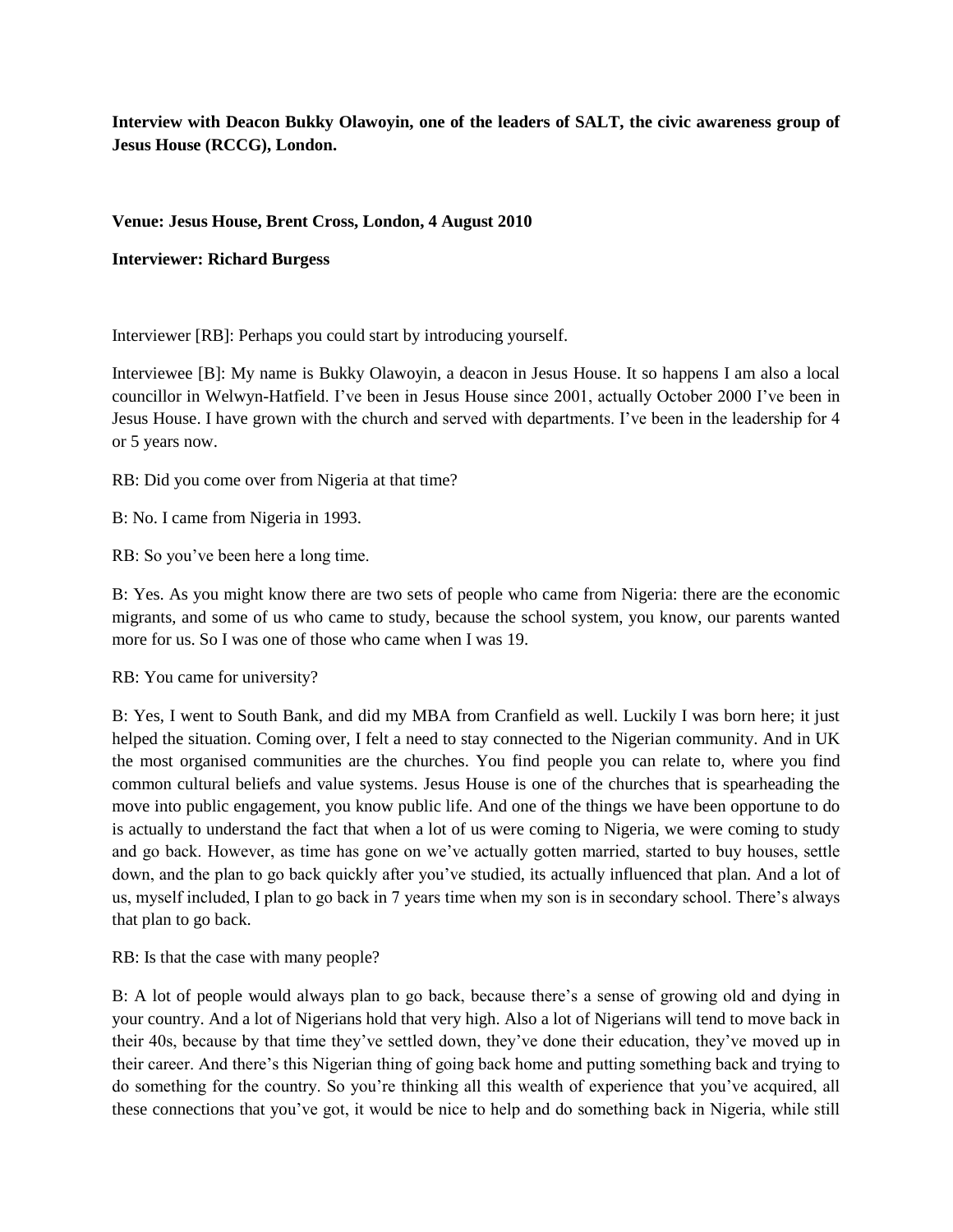holding on to that link so that what you do is authentic and what you do has some kind of backing. And you will notice that a lot of Nigerians now having a first degree is not enough. A lot of us have professional qualifications, either in accountancy, law or move on to do a Masters. And that's to improve yourself and equip you better for when you go back home. However, the plan to go back home for some people will be 10 years, for others 20 years, and that's where the public life thing has come into play. Because whilst we're here, the leadership, and especially in Jesus House, identified the fact that yes you want to go back but whilst you are here impact the community which you are in, make a difference. It has been identified that there are some values that we have based on our background and experience that will be beneficial for the communities we find ourselves. Also by us being involved in the community it will help give our offspring a sense of identity, so they know yes possibly I was born in Britain, yes I have British citizenship, but I am also a Nigerian. And if I'm okay with being a Nigerian, it helps me to respect other people and to understand the way I have a need to be accepted by them, I also need to accept the other people. And also more importantly whilst we are here we can positively contribute to the community where we live. And that's why SALT ministry was birthed. And what we want to do is encourage people, educate people, on how they can go about influencing the community they are in. So the SALT ministry has five strands. You got the political side of things; you've got the jury service side of things; you've got the magistracy; you've got the volunteering service as well, things like being in the fire service, the social service, being a special constable. Because we feel that by being involved in those things we can actually bring a different flavour so that when certain decisions are being made we can actually ask certain questions. Some of these questions may look naive but it may actually point out an aspect of the policy or plan that has been neglected. Also it helps us to understand fully how the system works in this country, and so we are able to advise fellow Nigerians so that they are educated in whatever [ph], and they are able to get the most out of it while still contributing towards development of it. Some people have different interests. For example, we've got a team here that go to the prisons every Sunday. So that's one area of the voluntary service strand that we're giving back. We've got a scheme where we have a food-bank, the Manna Project. We've got the Novo Centre where we actually work in the community that we've adopted. So you've got those different areas. We've got some people who have become school governors, even without having children of their own. So for us being actively involved in the community has helped us to burst a lot of myths. You know, things like, 'you can't vote if you're not British'. No, you can vote if you are from the Commonwealth. So, for example, at the last election we did a 4-week drive where we helped people to register. What we did was we brought out the forms, we publicized it in the magazine, it was in the announcements, it was on the website. And for 4 weeks we had a table out there where the forms were. People filled it out and posted it to the Electoral Commission. People who couldn't do that posted it in a separate box. We sorted it out and posted it. I think in total we had about 440 forms filled. Things like students not knowing they could vote because someone has told them you can only vote where you live. So having this system in place, having the SALT ministry, helped to address some of the questions we had. Particularly we are trying to encourage people if they are so inclined to be active. And we've got this phrase that 'not everybody is a politician, but everybody is involved in politics'. Because you can either run for office and be a politician, or even if you don't run for office the decisions that are being made affect you on a daily basis. So we encourage people to follow and monitor the voting records of the MPs. And we encourage people to join the different forums.

## RB: What forums?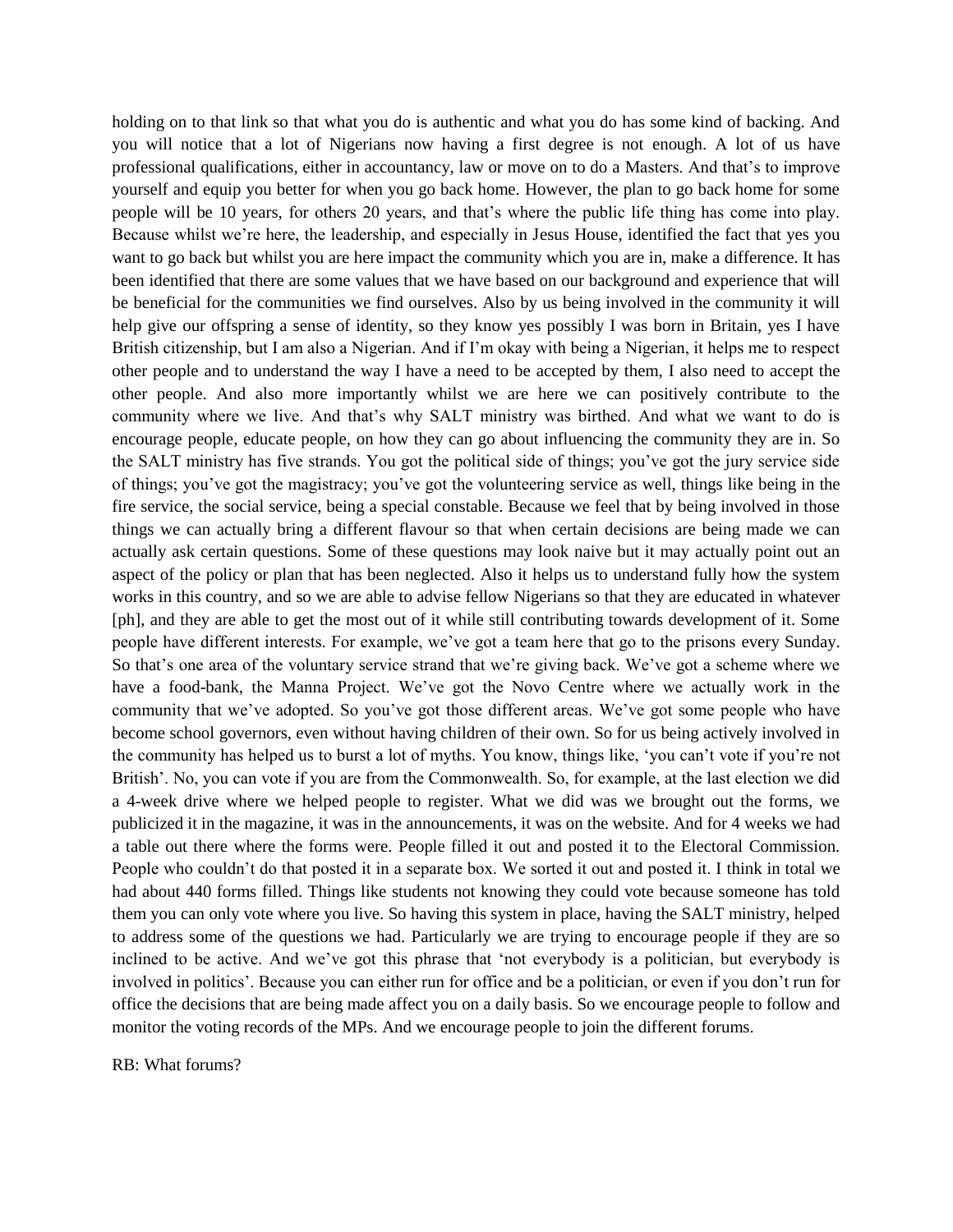B: In each constituency the MPs normally run a forum where you can ask your MP questions. We encourage people to join those kinds of things. We've given them URLs where they can monitor how MPs have voted. We send out emails and post it on our websites when specific decisions are being made. Nothing has been done in this parliament but we had a couple of activities in the last parliament. One was the Bill for religious hatred incitement. We encouraged people to ask their MPs how they feel it would affect them as an individual and constituent. Sending emails to them, asking them questions. Because we wanted people to be active, and we wanted MPs to know that people do care. And every time we've had small gatherings and conversations towards specific issues in the community, we've encouraged people to ask their councillors, to ask their MPs questions. Because for us we feel strongly that the more involved we are in our community the more chances there are for us to contribute to it. So simple things like encouraging people to go litter-picking. Simple things like if there is a school fete, going and asking if they need a volunteer to help. We've educated people that as long you are not in close proximately to any child in particular, you don't need to be CRB checked and you can volunteer. And it's up to the head of the school where you can, because they would know when you would cross the line. All you're doing is offering your free service. So things like that, and it's irrespective of whether you have a child or don't have a child. At the onset it was looking like it would only be geared towards politics. But what we have been able to succeed in doing, and what we are very happy about, is the fact that we've had a 6 month run where we've written articles in the church magazine covering different areas in which people can be active. And we're quite happy when we get stopped and people ask us questions and ask 'so what next?'. We've got people who have signed up to become magistrates; we've got a couple of people who are training to become special constables. We've got people who have signed up to be school governors. In fact, the church has even got a budget set aside for people to attend the main party conferences. We've got money for people to attend, you know, the Labour conference, the Lib-Dems, the Conservative conference, so that they can be more aware, and then whatever information that they bring back, we collect it together and publish it in the magazine. Even though not everyone can go to the conferences, at least they can get a bite-size summary of what went on there. So those are the kind of areas we've been encouraging people to become involved and be active.

RB: When did the group start?

B: It started two years ago. It was officially recognized as a ministry last year, as a fully-fledged budgetcarrying ministry.

RB: It has created a lot of interest in the church?

B: Yes. Though I must say there was more interest around the time of the last election. .. We try to affiliate with the Christian fellowships in the Labour party and Lib-Dems, but we've got more success with the Conservatives. We've got a very healthy relationship with them. We're trying to work with the other parties. Also because we are a church we cannot be affiliated with one party. So anything that we do we ensure that at the bare minimum we include the major three parties.

RB: I did notice that you're a Conservative councillor. Also there are two ladies in the Conservative Christian Fellowship. I was wondering whether there was a bias towards the Conservatives.

B: Obviously I'm a Conservative. But the leadership has said that we must not be seen as favouring one party. That's why every activity we do must be open to all parties. We've had more success with the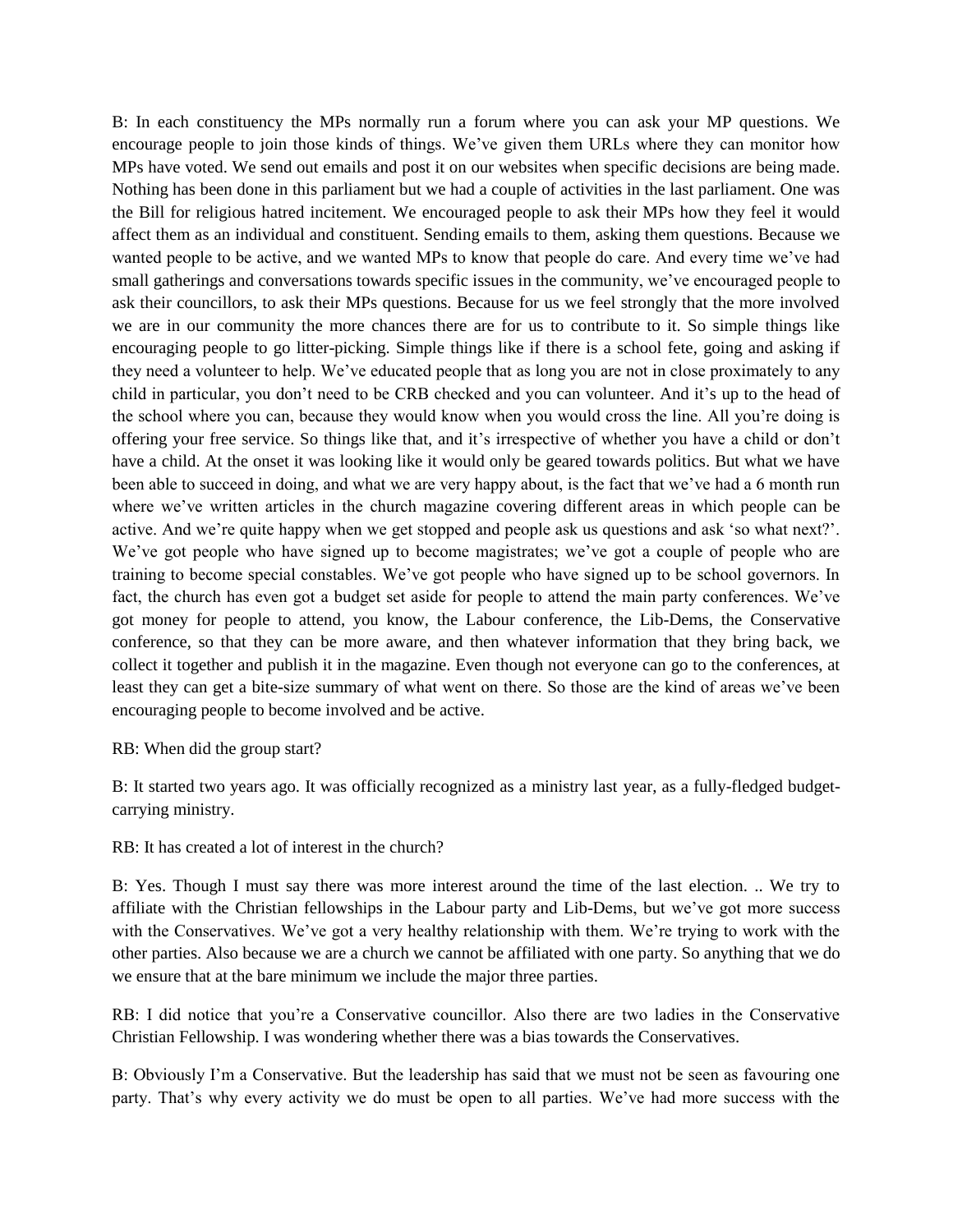Conservative Party. I think the sole reason for that is that they've got a vibrant and structured Christian Fellowship. We don't have any affiliation with the Conservative Party. The only affiliation we have is with the Conservative Christian Fellowship, obviously it's because they are Christians and I'm a Conservative. But as regards the activities of the church, it's always unbiased. As a church you have to be seen as actively engaging all parties. … So for example, we're having a 'civic talk' where we're going to invite people in Barnet, so we're going to be inviting all the political parties. We open it up to the public, so it's not just a Jesus House thing. Because we don't just see Jesus House as a church; we see Jesus House as a resource available to Barnet. You know a lot of stuff we do, we do in partnership with Barnet Council. There's that place when you have to be the salt and light of the world; and when you are salt and light of the world, you can't chose where to shine; you've got to shine anywhere. We want to be seen as a valued resource.

RB: If you are deciding what party to vote for, what are some of the issues that are important to you personally and to Jesus House?

B: Jesus House doesn't have a position. However, there are more people in the congregation that have strong feelings towards policies that affect family, policies that affect immigration, policies that affect education and taxation as well. Because all those inevitably affect your well-being. So those are the kind of policies. As a church, the policies that may be common to everyone are policies that might restrict how we are able to worship. Because we're all Christians, because we all belong to Jesus House, it's something that will affect everyone. Everyone will vote to protect our right to worship the way we want, the way we feel comfortable.

RB: Was there a sense under the last government that there were going to be restrictions? It's not just worship; it's also being able to publicly confess your faith.

B: Yes. Especially when you're confessing your faith or sharing what you believe in could be seen as inciting hatred. That caused a bit of a worry. People were asking questions and they wanted to know what would constitute going against that bill, going against that legislation. Obviously anything that would stop us, or make us feel that we are being forced to change the way that we would normally live. You know, typical things like if we can't wear a cross, if at your place of work you can't put on a Christian verse on your screen. It builds you up; it reassures you as an individual. So those kinds of things will definitely cause concern.

RB: How did you become a councillor?

B: It was out of wanting to be relevant, out of wanting to be a role model. There was a time two years when there were a couple of publications about black children not having role models to look up to. And the only people they look up to are your rap stars, footballers, and fashion people, and all that. And there were discussions in the lobby, and it boiled down to the fact that this community doesn't seem to celebrate local heroes. The people that are celebrated seem to be international.

RB: So you're talking about the black community?

B: Yes. You've got to be international. Considering what has been happening in the black community, a black man who stays with his wife and children should be celebrated as a father, as a real man. It's not just having babies; you've got to be able to pay the bills, and actually be there for the children. It then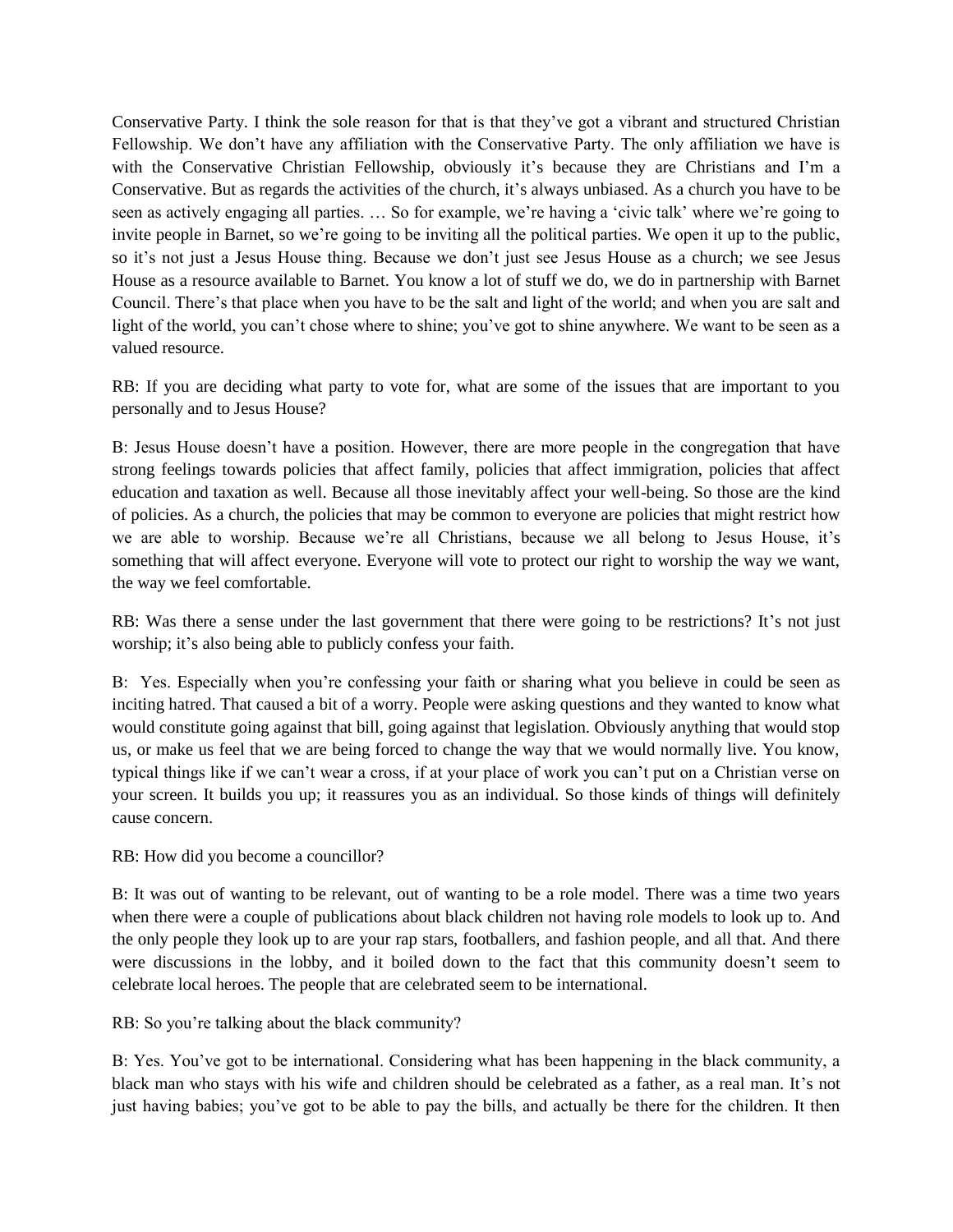went down to the point where we thought that actually we don't have a lot of Nigerians that we can look up to realistically. I am one of those who when conversations like that go on I try to follow it up. So that's how I decided to be relevant. So the first thing I did was to speak to my daughter's school head and ask if I could be a school governor. I've been a school governor now for three years. . . . And then I started asking my MP questions. And then he asked if I would like to distribute leaflets for him, and I said yes. And then I got a call, 'there is a position for a councillor, would you like to run?' And I asked questions. What does it entail? I am a Christian; can I still run? I said, yes. I ran in 2008, didn't get in, missed it by 19 votes. Luckily I got in this last May. And it's been very satisfying and very interesting. I've just finished the training for councillor to serve on the different committees. The first case that I solved was very, very satisfying. It was a problem between students and non-student residents. And to be able to mediate between them and to actually to come to an agreement, its quite satisfying.

## RB: Is this a paid position?

B: There's an allowance, but it's not very much. I wouldn't leave my day job for it. It's more an allowance for your time. On average it takes about three evenings a week, because I'm doing the training. After that it will be about two nights a week. And I've got a surgery once a month.

RB: How would you say civic engagement in this country for a Christian would differ from what happens in Nigeria?

B: Totally different. First of all, we don't run a parliamentary system in Nigeria. We run a presidential system in Nigeria. Secondly, the voting population is not educated politically. So it's almost nonexistence for the constituents to challenge someone in office once they are in office. You get a few learned people who think 'what's this guy doing?' The political graph goes up and down until the next election. So there's a lot of noise, there's a lot of participation, a lot of excitement around election time, and then it just goes back. It's still a challenge in Nigeria currently for people in office to be held accountable. They feel accountable to the federal government but they don't feel accountable to the people putting them in. And there's always a joke going around that it's only in Nigeria that you know whose going to win before the election. Because a lot of the people are not politically mature to be able to make choices for themselves. And it dates back to – it's down to culture. Because in Nigeria, irrespective of the region you are in, it's not acceptable to challenge adults and to challenge authority. So in the UK you can find a household, Dad and Mum and two children, and none of them vote for the same party because they believe in different things. The children, one of them may vote for the Green Party, the Dad for Conservatives, the Mum for Labour. The other child could vote for Lib-Dems. But in Nigeria, the system and the culture tends towards families being united even in who they vote for. So Daddy decides who to vote for, and everybody in the family votes for the person. And Daddy probably gets it from the local chief. Because the local chief has endorsed a specific party or specific person. Nobody wants to be seen as negating what the chief has endorsed. So in terms of being educated and individual in voting patterns, we've still got a long way to go. However, there is light at the end of the tunnel, and recent developments have been encouraging. Right now we've got three states where the governors are proactive, being seen to be delivering. They are trying to leave a positive legacy. Some would say it's because after being a governor they want to be a senator. Whatever their motivation, the fact that they are being seen to deliver. My parents live in Lagos, and where we live is in the suburbs. And the last time I went earlier this year, to see a traffic light, working traffic light in that area, I tell you brought a smile to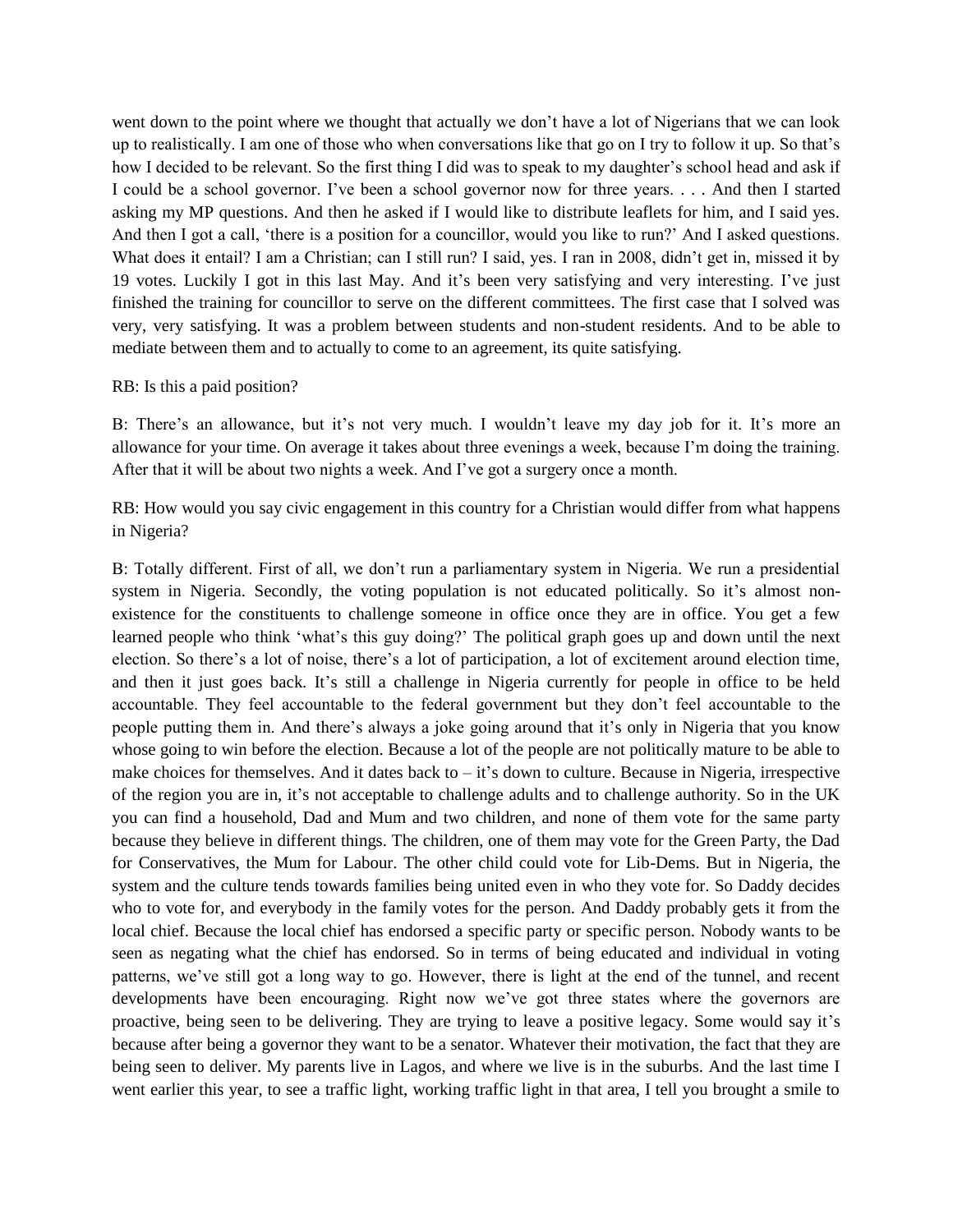my face. I mean the road that leads to where I live, on average during rush hour it will take you three hours to cross a five mile stretch. By the time we drove home and were already home, I had to say to my brother where did the traffic go. The traffic lights were working because they were not connected to the mains. They were solar powered. So they were working. So that made a different. It's just having a governor in a state that's decided to do something.

## RB: Is that all over Lagos, its changing?

B: Most of it, yes. Where my parents live, they don't have electricity everyday but they have it on specific days and it's constant. That's an achievement. They have it two days on, and one day off, to reduce the load on the transformer. My Mum now has air conditioner at home. She has her own borehole for water. Her freezer works. That is some kind of development. Although it's only in three state – Lagos, Ogun, and a state in the southeast. Even the late President, when he was a governor, he started a trend – he declared his assets. He was transparent in everything. When he became President he declared his assets. And something that's also encouraging is the fact that we have been able to transfer the power twice, albeit cloudily, but to a democratically elected person. And for us to have that, it's an achievement. We still have a long way to go, but I feel strongly we are on an upward trend.

RB: Do you think the churches, like RCCG, are educating their members?

B: They are educating the members. However, I'm not sure, I can't comment on the depth of information. I know definitely that prayer is going on every time there is a major political event. But with regards to, when you say education, I'm not well-positioned to say that it would be to the level we would expect here.

RB: it may be partly, because it must be very frustrating that your vote doesn't really count.

B: That's still so. Another thing, President Obasanjo was known for inviting religious leaders. Not just to pray with them but to actually dialogue on certain issues. I mean no leader has ever done that. He seemed to see the importance and see how they can impact the community. Now whether he respects that or not, I believe the action should go quite a way [ph]. The future's very encouraging. It might be slow, but very encouraging. And with the advent of a lot of Nigerians moving back. Because you've got a wave of Nigerian now who are established here that are seeking greener pastures but not necessarily immigrating to the UK. They've got businesses running here, and they will work to the point where they don't need to be here physically. But what they are then doing is that they are taking that model and trying to replicate it in Nigeria. Now, the more of those we have, the more people we will have who are politically educated that will be there. And if they could influence a few people around them, then that would also help the situation.

RB: Would many of these be church people?

B: Yes. Most of the people I know are church people. The only concern is the fact that I get the feeling that the Nigerian church seems not to want anything to do with politics. They wouldn't mind praying for a good outcome, praying for the success of whoever has been elected. But for church people to be actively involved in terms of running for office in Nigeria, it would be frowned upon.

RB: Also you would need money.